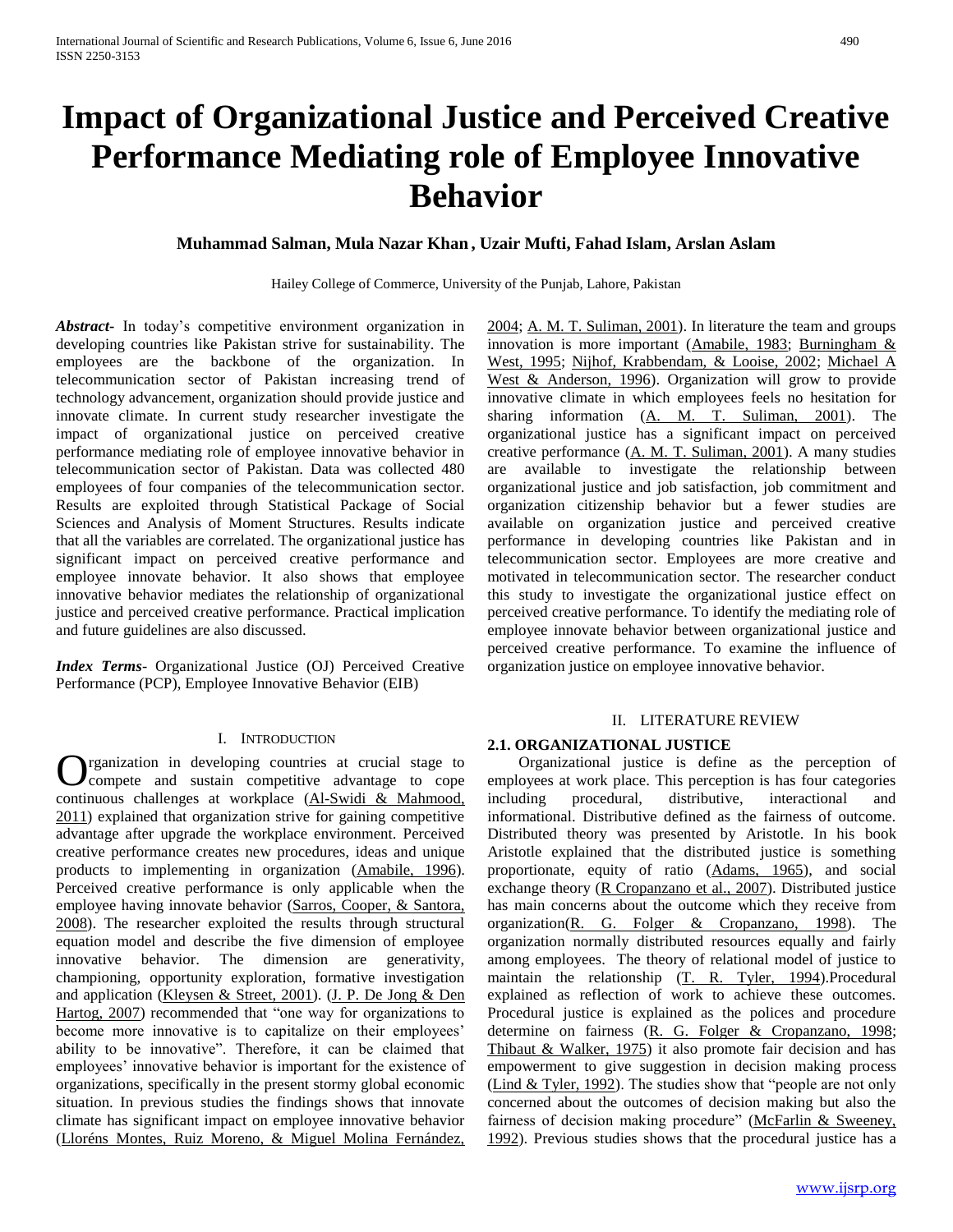significant impact on job commitment, job satisfaction and performance behavior (McFarlin & Sweeney, 1992)(Russell Cropanzano & Greenberg, 1997; R. G. Folger & Cropanzano, 1998).Interactional means that intepersonal interaction among individuals, teams, and groups. Interactional justice is a supportive element for procedural justice( $T$ . R. Tyler & Bies, 1990). "Interactional justice denotes to the interactive treatment or the level of perceived justice in how employees are treated in the organization (Bies & Moag, 1986)". Interactional justice focused toward the manager interaction (Masterson, Lewis, Goldman, & Taylor, 2000)". Interactional justice is related with motivation of supervisor, innovate climate and subordinate relation (Byrne, 2005; Masterson et al., 2000).At last informational justice means that to produce fair information for justice related work (Russell Cropanzano & Greenberg, 1997).

 **H1a:** Organizational justice plays a significant role in influencing the employee innovative behavior.

 **H1b:** Organizational justice plays a significant role in influencing the perceived creative performance.

#### **2.2. EMPLOYEE INNOVATIVE BEHAVIOR**

 Employees' innovative behavior denotes to the introduction and improvement of valuable and unique ideas and applying these ideas into new and better products, services or methods of undertaking things (Scott & Bruce, 1994). Employee innovative behavior is one of the most important tools for obtaining competitive advantage in today's competition. Employees are more innovative due to provide creative climate and with different dimensions to perform the work (Birkinshaw, Hamel, & Mol, 2008). Employees are encouraged to take initiative and discover new ideas and innovative approaches (Martins & Terblanche, 2003). According to (Kesting & Parm Ulhøi, 2010)Innovative support means to provide time, resources, funding and management support to boost up the employees creative behavior. The research finding of suggest that the creative personalities have more creative and gives valuable idea without controlling by supervisor (Oldham & Cummings, 1996).

 **H2:** Employee innovative behavior plays a significant role in influencing the perceived creative performance

#### **2.3. PERCEIVED EMPLOYEE CREATIVE PERFORMANCE**

 Creative performance is explained as "the production of novel and useful ideas by an individual" (Woodman, Sawyer, & Griffin, 1993) . Perceived employee creative performance means how the employees of the organization rate their creative performance. With the help of innovate climate the employees behavior is more thinking, and participative in decision making activities. Innovate climate bring change in the workplace, behavior, attitudes and feeling of the employees (Göran Ekvall, 1996). Supportive innovate climate endorses employee innovative behavior with positive emotional setting (Torokoff, 2015). Employee creative performance is more important for organization "creativity is related to thinking contrary to the conventional that results in uncommon contributory outputs for both the individual and the organization" (Perry-Smith  $&$ Shalley, 2003). It was recommended that the "socio emotional

support" and resources delivered by the organization helped employees to encounter challenges (Witt & Carlson, 2006). **H3:** Employee innovative behavior mediates the relationship

between organizational justice and perceived creative performance.

#### III. METHODOLOGY



**FIGURE.1 THEORETICAL FRAMEWORK**

 In above diagram the organizational justice is independent variable, perceived creative performance is dependent variable and employee innovate behavior is mediating variable.

## **3.1 RESEARCH DESIGN**

 Quantitative research method used in current study because a literature is available on this topic. Hypothesis are tested on ordinal scale. Current study is a descriptive because current situation is describe and explanatory because the current finding are compare with previous findings. Current study is a causal and effect. Non-contrived research is in natural environment with minimum interference of the researcher. Individual unit of analysis is used.

#### **3.2 INSTRUMENT DEVELOPMENT**

 Organizational Justice was measured with three dimensions: distributive, procedural, and interactional justice. In this construct fifteen items are includes and five point Likert scale was used to collect the date (Niehoff & Moorman, 1993). Employee innovative behavior consist 5 items and Likert scale adapted from (Pierce & Delbecq, 1977). Perceived Creative Performance comprises 6 items Likert scale, adapted from (Pace, 2005).

# **3.3 SAMPLE SIZE & DATA COLLECTION INSTRUMENT**

 In current study a telecommunication sector is selected for target population. In this sector most of the tasks and work done on project and team basis. The questionnaire was distributed into four telecommunication companies namely (Warid, Zong, Mobilink, and Telenor). The Z formula is used to sample size. 480 questionnaires was distributed in above companies. The response rate is 80 percent.

#### **3.4 PROCEDURE AND STATISTICAL METHODS**

 A cross sectional study is done with self-administrative questionnaire. Results are exploited with SPSS version 16 and Amos version 21. To describe the results a descriptive analysis is applied. To test the validity and reliability the Cronback, Alpha technique is applied. The correlation, Confirmatory analysis, and structural Equation model and Soble test is used.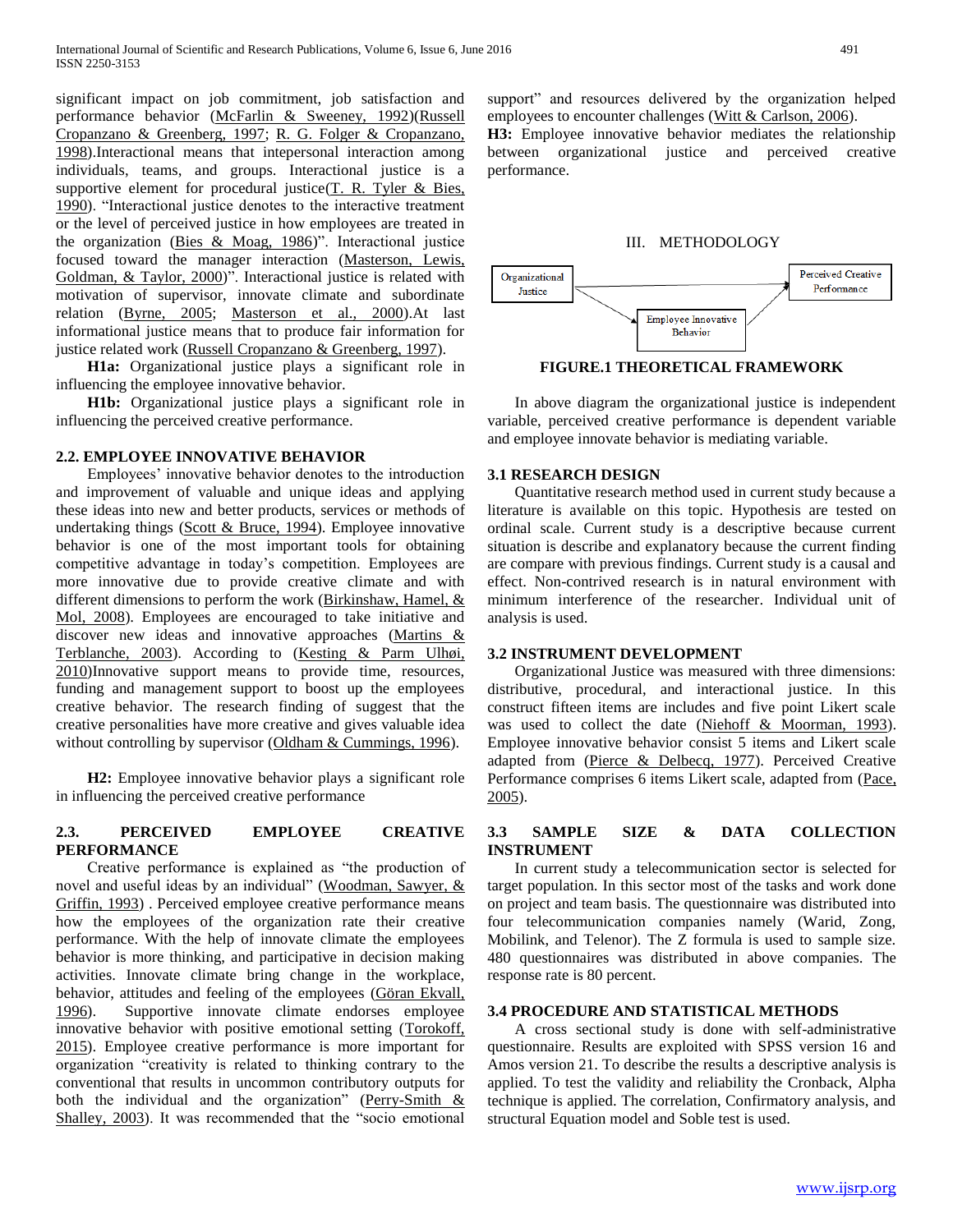#### IV. FINDING AND RESULTS

#### **4.1 DESCRIPTIVE STATISTICS**

 In current study 280 participants are male and 108 participants are female. The 252 respondents are married and 135 are unmarried. The respondents are belong to Mobilink are 112, employee belong to warid are 59, Zong are 100, and respondents belongs to Telenor are 116. Majority of the respondents working experience is up to 2 years which is N=231, in current study 116

#### *TABLE.1 DESCRIPTIVE STATISTICS*

employee has working experience is 3 to 6 year and remaining are above 7 years.

**4.2 RELIABILITY AND PERSON CORRELATION** 

 In *Table II* the factor wise reliability and person correlation are shown. The organizational justices reliability is 0.792, employee innovate climate is 0.738, and employee perceived creative performance is 0.902. All the reliability values shows that the reliability of the scale is fine with hypothesized model.

| Variables                           | Mean | Median | <b>Std. Deviation</b> | <b>Skewness</b> | Kurtosis |
|-------------------------------------|------|--------|-----------------------|-----------------|----------|
| <b>Organizational Justice</b>       | ن. ر | 3.2    | .78                   | $-0.877$        | 2.013    |
| <b>Employee Innovative Behavior</b> | J.   | э.,    | .66                   | $-.765$         | 1.023    |
| Perceived Creative Performance      |      | 3.6    | .69                   | $-942$          | 2.138    |

**ANALYSIS** 

 In table 1 descriptive statistics are shown. Overall values of means, Skewness and kurtosis assert that data are normally distributed**.** Organizational justice has 3.3, 3.2, .78, -.0877, 2.013 values of mean, median, std. deviation, Skewness and kurtosis respectively. The values of Employee innovative behavior and perceived creative performance are shown normal values of data normality.

#### **TABLE.2 RELIABILITY AND PERSON CORRELATION**

**Table II** also shown the correlational values of all the variables.

#### **Variables Reliability Organizatio nal Justice Employee Innovate Climate Perceived Creative Performance Organizational Justice**  0.792 1 **Employee Innovate Climate** 0.738 .274\*\* 1 **Perceived Creative Performance** 1 .343 **and 1** .343 **and 1** .179 **\*\*** 1

 OJ is strongly correlated with employee innovate climate .274\*\*, Organizational justice is strongly associated with perceived behavior performance is .343\*\*. Employee innovate climate is correlated with perceived behavior performance is .179\*\*.

 Confirmatory factory analysis is the statistical tool for testing the fitness of instrument. It consist of chi-Square/df, CMIND/DF, Goodness of fit index, Adjusted Goodness fit index, comparative Fitness Index, RMSEA. All these values are plotted in *Table III* shown below as model fit indices.

# *4.3 CONFIRMATORY FACTOR ANALYSIS*

# **TABLE.3 MODEL FIT INDICES**

| $\sim$ $\sim$<br>F1t<br>Index<br>ΩŤ | (df)<br>Chi-<br>Square           | N/DF<br>'NHN. | GFI  | AGFI           | $\cap$ FI<br>UI 1 | <b>RMSE</b> |
|-------------------------------------|----------------------------------|---------------|------|----------------|-------------------|-------------|
| v alue                              | 382<br>YЗ4.<br>156<br>. <u>.</u> | 2.62          | 0.89 | 070<br>u.o / o | 0.90              | 0.073       |

[www.ijsrp.org](http://ijsrp.org/)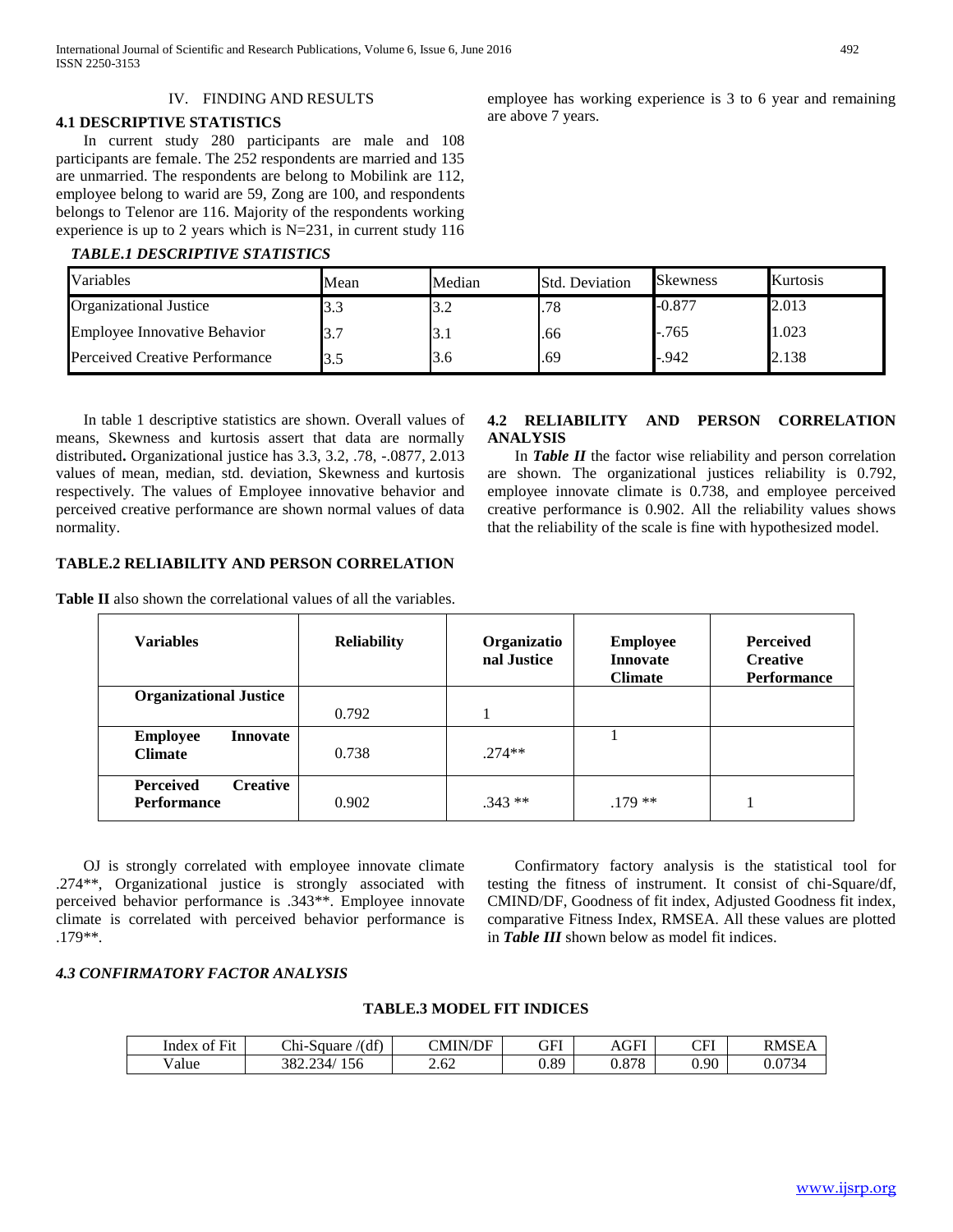

#### **FIGURE.2 CONFIRMATORY FACTOR ANALYSIS**

*4.4 STRUCTURAL EQUATION MODEL* 

 SEM is used to test the model fitness, regression analysis, correlation and covariance of the variable. The Table IV and Fig III shown the model fitness. Researcher conclude that the hypothesized model is good fit.

# **TABLE.4 STRUCTURAL EQUATION MODEL**

| Index<br>of Fit | Chi-<br>Square<br>(df) | CMIN/DF | GFI  | <b>AGFI</b> | CFI  | <b>RMSEA</b> |
|-----------------|------------------------|---------|------|-------------|------|--------------|
| Value           | 372.284/<br>.68        | 2.51    | 0.90 | 0.88        | 0.86 | 0.0830       |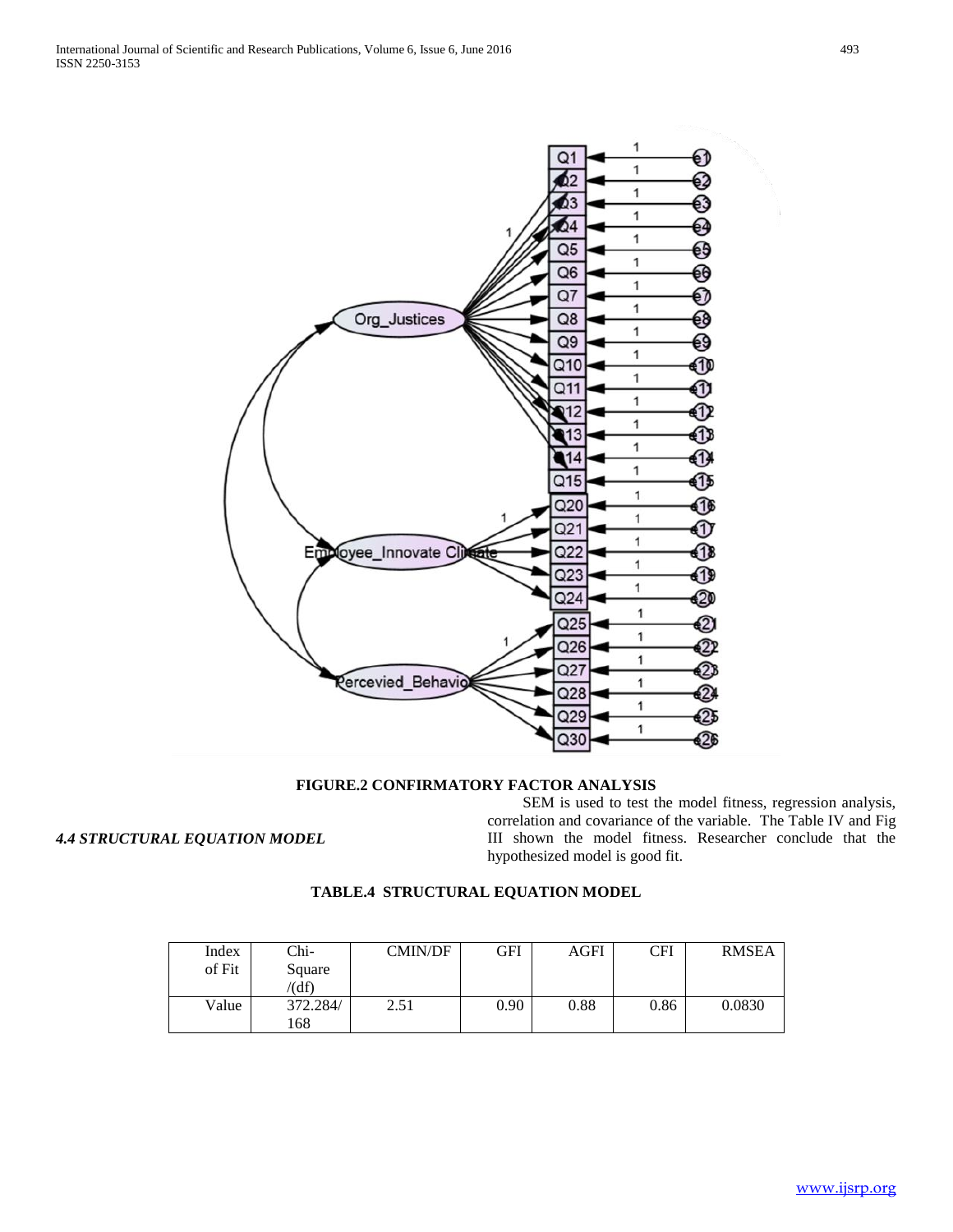## *FIGURE.3 STRUCTURAL EQUATION MODEL*



#### **4.4 MEDIATING TESTING**

 In current study employee innovative behavior is a mediator between organizational justice and perceived creative performance. Mediation analysis are done through online Soble Test Calculator. In first step organizational justice is regress on perceived creative performance and produce significant relationship between OJ and PCP. The beta value is 0.343 and standard error is .035. In second step Employee innovative behavior regress on perceived creative performance and results shows significant relationship between EIB and PCP. The beta value is 0.179 and standard error is 0.028. Online Sobel Calculator indicate the t statistics  $= 5.35433667$  and two tailed probability is p=0.00009. The results indicate that the employee innovate climate partially mediates the relationship of organizational justice and perceived creative performance.

### **4.5 SOBLE TEST STATISTICS**

| Variable                               | <b>Sobel Test Value</b> | Direct <b>B</b> | <b>P-value</b><br><b>Two Tailed</b> | <b>Observed</b><br><b>Mediation</b> |
|----------------------------------------|-------------------------|-----------------|-------------------------------------|-------------------------------------|
| <b>Employee</b><br>Innovate<br>Climate | 5.35433667              | 0.99            | 0.00000009                          | Partially mediation                 |

#### V. CONCLUSION OF THE STUDY

 In this study researcher investigate the impact of organizational justice on perceived creative performance with a mediating role of employee innovative behavior in telecommunication companies. All the variables are positive correlated. Hypothesis I is accepted and researcher fail to accept the null hypothesis, so researcher assert that organizational justice has significant relationship with employee innovate behavior and perceived creative performance just like the findings of (A. Suliman, 2013) also support this hypothesis. The Model fit indices of confirmatory analysis and structural equation model shows that the hypothesized model is good fit. The employees of telecommunication sector are motivated and encouraged after organizational justice. Hypothesis II indicate the Employee innovative behavior significant relationship with perceived creative performance. The finding suggest that P=0.000 level of significant the findings of (Jiun-Lan & Wang, 2015) and (A. Suliman, 2013). Hypothesis III assert that the employee innovative behavior partially mediate the relationship between organizational justice and perceived creative performance. The value of Online Soble Calculator results indicate the t statistics= 5.3543367 and tow tailed probability is

0.00009. Organization management should provide justice in procedures, pays, increment, polices and to promote employee creative performance.

# VI. LIMITATION AND FUTURE RECOMMENDATIONS

 This study is done through self-administrative questionnaire and due to time and money constrain the nonprobability convenience sampling was used to collect the data. The future researcher will used mixed method and also conduct comparative study in industry.

#### **REFERENCES**

- [1] Adams, J. S. (1965). Inequity in social exchange. Advances in experimental social psychology, 2(267-299).
- [2] Al-Swidi, A. K., & Mahmood, R. (2011). Enhancing a bank's competitive advantage through the integration of TQM practices, entrepreneurial orientation (EO), and organizational culture. European Journal of Social Sciences, 20(2), 299-313.
- [3] Amabile, T. M. (1996). Creativity in context: Update to" the social psychology of creativity.": Westview press.